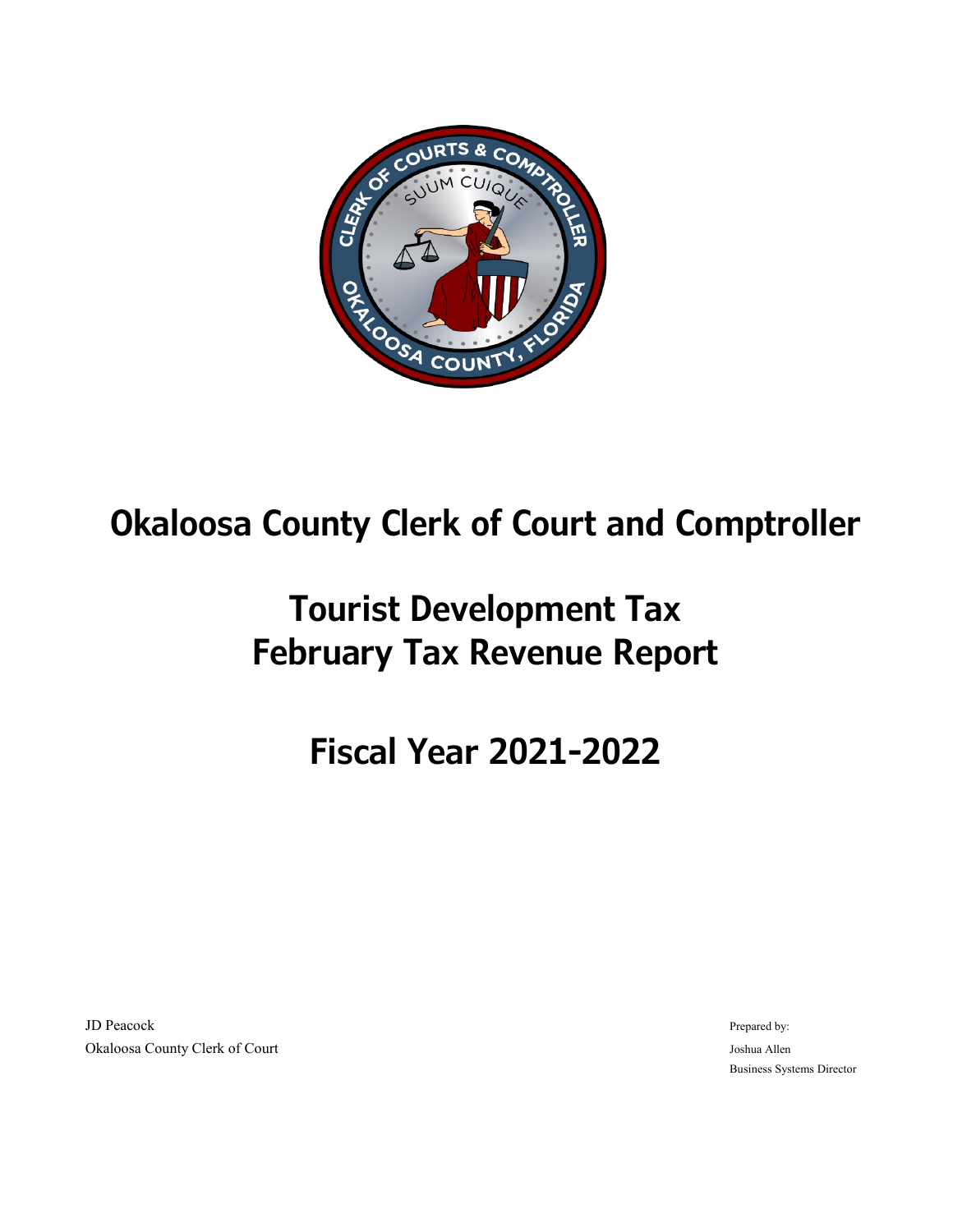| Historical TDT Collections and Percentage Breakdown |                 |                 |                 |                 |                         |                         |                         |                |                         |                          |  |  |  |
|-----------------------------------------------------|-----------------|-----------------|-----------------|-----------------|-------------------------|-------------------------|-------------------------|----------------|-------------------------|--------------------------|--|--|--|
| $FY$ 2017 - Current                                 |                 |                 |                 |                 |                         |                         |                         |                |                         |                          |  |  |  |
|                                                     |                 |                 |                 |                 |                         |                         |                         |                |                         |                          |  |  |  |
|                                                     |                 |                 |                 |                 |                         |                         |                         |                |                         |                          |  |  |  |
| Month                                               | FY 2017         | FY 2018         | FY 2019         | FY 2020         | $\%$ (+/-)<br>2018-2019 | FY 2021                 | $\%$ (+/-)<br>2019-2020 | FY 2022        | $\%$ (+/-)<br>2020-2021 | $Cum (+/-)$<br>2020-2021 |  |  |  |
| October                                             | \$1,199,606.75  | \$1,214,481.83  | \$1,309,682.33  | \$1,209,246.44  | $-7.67%$                | \$2,027,742.10          | 67.69%                  | \$2,177,346.70 | 7.38%                   | 7.38%                    |  |  |  |
| November                                            | \$407,634.70    | \$547,282.21    | \$828,040.56    | \$608,271.78    | $-26.54%$               | \$826,108.63            | 35.81%                  | \$1,074,763.79 | 30.10%                  | 13.96%                   |  |  |  |
| December                                            | \$427,968.96    | \$435,955.83    | \$541,907.43    | \$552,130.36    | 1.89%                   | \$674,430.00            | 22.15%                  | \$1,064,654.14 | 57.86%                  | 22.35%                   |  |  |  |
| January                                             | \$409,650.46    | \$546,010.21    | \$591,499.87    | \$698,331.50    | 18.06%                  | \$810,277.30            | 16.03%                  | \$556,796.53   | $-31.28%$               | 12.33%                   |  |  |  |
| February                                            | \$559,626.99    | \$755,231.53    | \$929,605.46    | \$959,719.31    | 3.24%                   | \$1,030,939.09          | 7.42%                   | \$1,039,092.04 | 0.79%                   | 10.12%                   |  |  |  |
| March                                               | \$1,313,953.85  | \$1,804,972.98  | \$1,638,833.47  | \$768,179.65    | $-53.13%$               | \$2,533,631.54          | 229.82%                 |                |                         |                          |  |  |  |
| April                                               | \$1,733,130.80  | \$1,611,132.82  | \$1,634,939.01  | \$232,848.94    | $-85.76%$               | \$3,027,344.52          | 1200.13%                |                |                         |                          |  |  |  |
| May                                                 | \$2,059,989.38  | \$2,165,970.13  | \$2,775,474.02  | \$1,490,641.58  | $-46.29%$               | \$3,836,461.91          | 157.37%                 |                |                         |                          |  |  |  |
| June                                                | \$3,830,671.38  | \$3,891,381.79  | \$5,378,932.05  | \$3,619,497.04  | $-32.71%$               | \$5,311,973.12          | 46.76%                  |                |                         |                          |  |  |  |
| July                                                | \$3,992,590.07  | \$4,435,804.74  | \$3,676,259.33  | \$4,019,404.74  | 9.33%                   | \$5,971,521.24          | 48.57%                  |                |                         |                          |  |  |  |
| August                                              | \$2,114,324.85  | \$2,244,463.62  | \$2,237,069.94  | \$2,639,207.26  | 17.98%                  | \$4,063,463.37          | 53.97%                  |                |                         |                          |  |  |  |
| September                                           | \$1,489,824.83  | \$1,593,007.19  | \$1,884,690.82  | \$2,221,230.43  | 17.86%                  | \$2,913,700.21          | 31.18%                  |                |                         |                          |  |  |  |
| Total                                               | \$19,538,973.02 | \$21,245,694.88 | \$23,426,934.29 | \$19,018,709.03 | $-18.82\%$              | $\sqrt{$}33,027,593.03$ | 73.66%                  | \$5,912,653.20 |                         |                          |  |  |  |
|                                                     |                 |                 |                 |                 |                         |                         |                         |                |                         |                          |  |  |  |

Amounts for January 2022 through current reported by the Okaloosa County Clerk of Court's office. All amounts prior to January 2022 reported by the Okaloosa County Tax Collector and Florida Department of Revenue.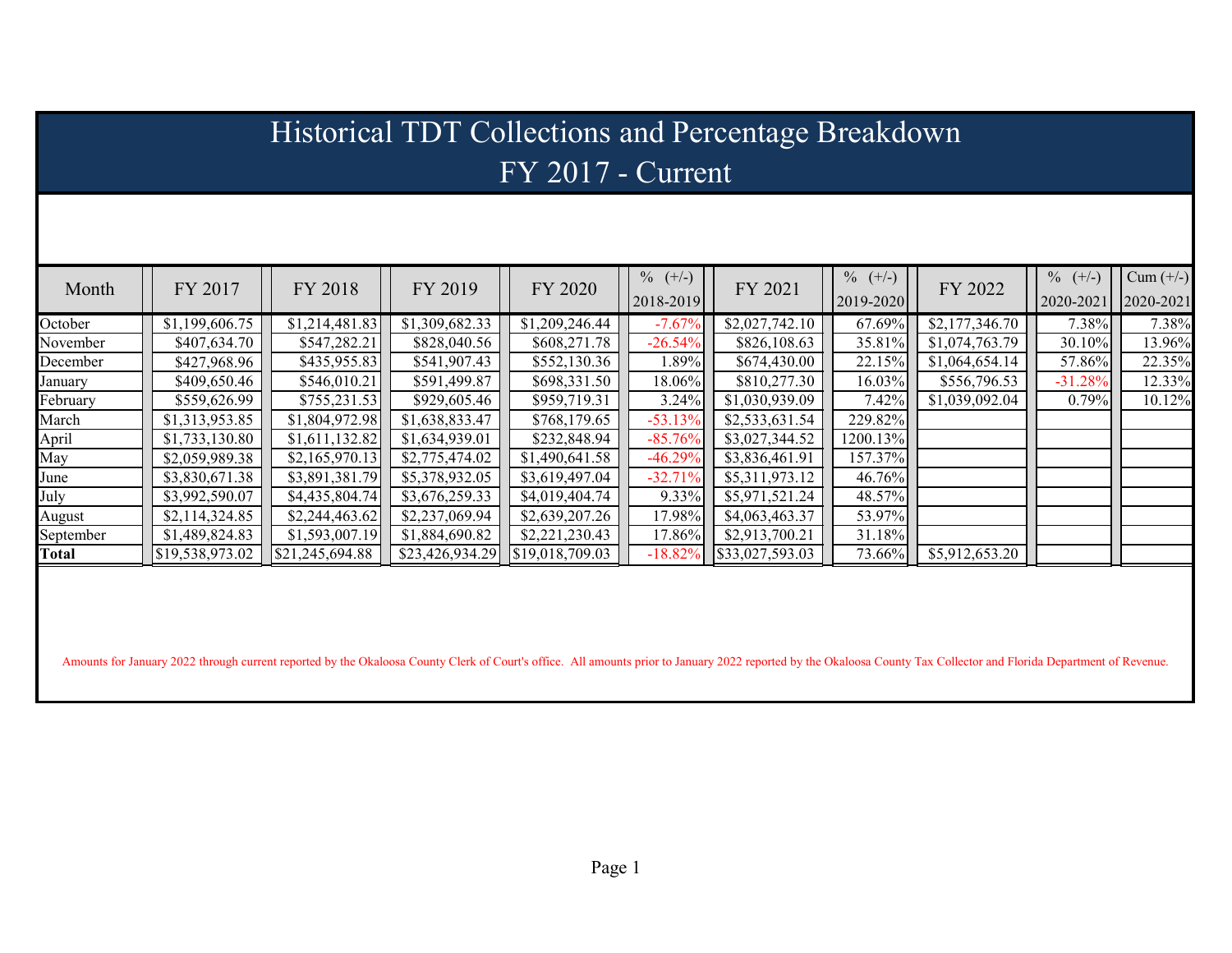### Total Monthly TDT Collections FY 2020 - 2022